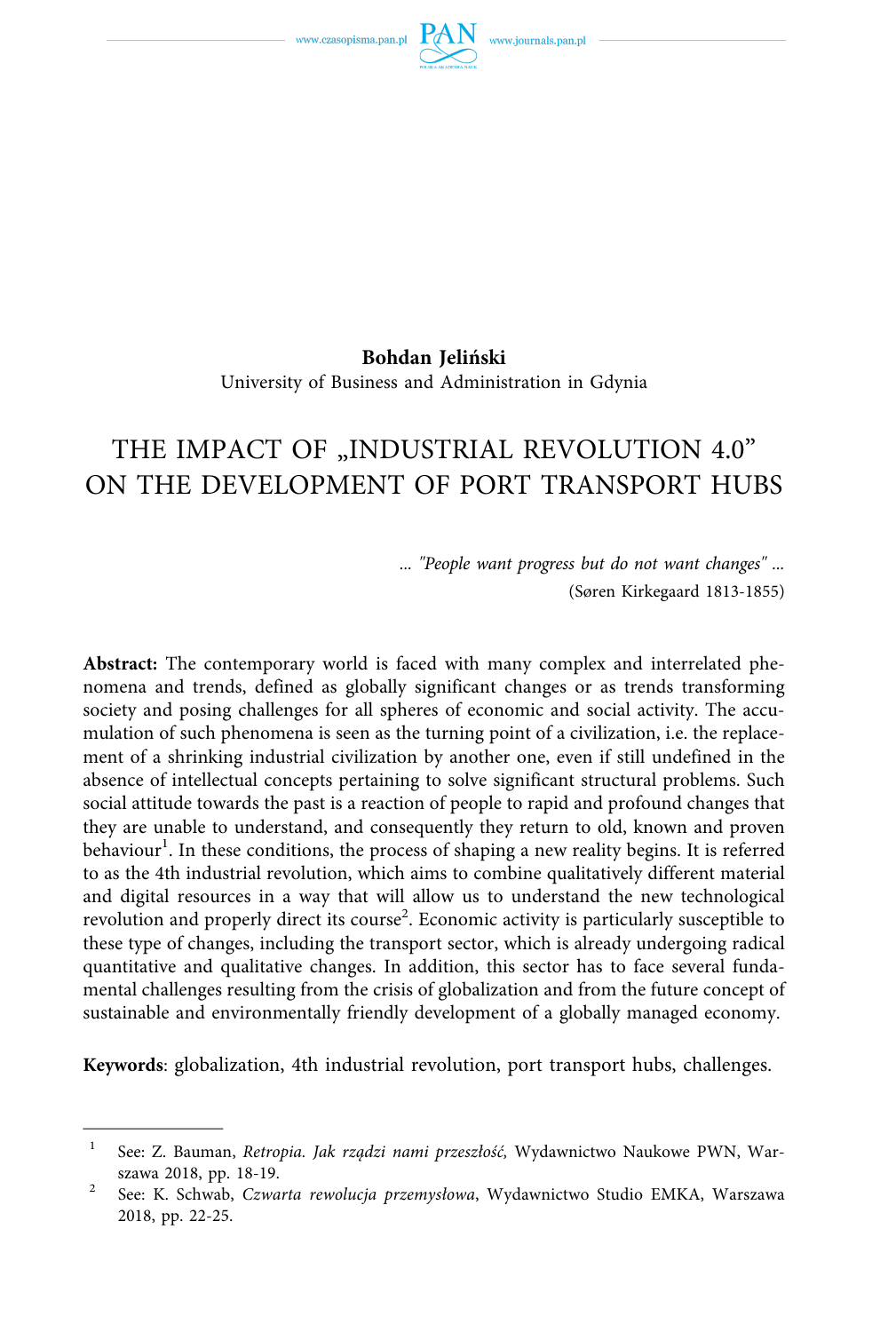

## 1. THE ESSENCE AND CONDITIONS OF THE FOURTH INDUSTRIAL REVOLUTION

Revolution equals sudden and radical change. The most dynamic drivers of economic and social changes in the past centuries were inventions related to tools and methods of production<sup>3</sup>. New technologies are also new ways of perceiving the world that represent a fundamental change in economic systems and social structures. The fourth industrial revolution is the latest phase of the development of globalisation, most often understood as the process of establishing, tightening and multiplying economy-wide economic, political and socio-cultural ties<sup>4</sup>. This development is dominated by continuous, and occasionally accelerating, technical progress. Within the development of globalisation, we can distinguish four stages, referred to as successive types of industrial revolution.

The first industrial revolution began around mid of 18th century and lasted until the mid of 19th century. Its basis was the Promethean innovation in the form of a steam engine capable of converting the energy contained in coal into useful work. In addition, thanks to the telegraph, international trade, capital and labor flows significantly accelerated. The use of steam engine revolutionised transport, enabling mass transport of goods and people by rail and ship, and created an international market for raw materials. It also enabled the transformation of manual handcraft into industrial activity.

The second industrial revolution was based on the use of electricity, resulting in the creation of the electric motor, light bulb, tram and metro, radio, the development of the internal combustion engine and the application of an assembly line and serial production in factories. This contributed to a significant increase in the welfare of many social groups in economically developed countries, as well as to the expansion of the scope of consumption and the emergence of a market for perishable food products. It happened thanks to the introduction of cold storage. Due to the pro-consumer nature of this stage of the industrial revolution, it is often referred to as the time of satisfaction and prosperity. It lasted from the end of the 19th century to the beginning of 20th century (First World War).

The third industrial revolution took place in the period 1945-1980. This period saw great progress in the field of information technology and telecommunications. The development of computers and the wide use of television, including satellite and mobile phones, was also of key importance. It is popularly called the computer or digital revolution, as the catalysts of progress were semiconduc-

<sup>3</sup> See: R. Cameron, *Historia gospodarcza świata. Od paleolitu do czasów najnowszych*, Wydaw-

nictwo Książka i Wiedza, Warszawa 1996, p. 16.<br>See: H.R. Nau, *Perspective in international relations. Power, institutions and ideas*, Washington 2007, pp. 9-27.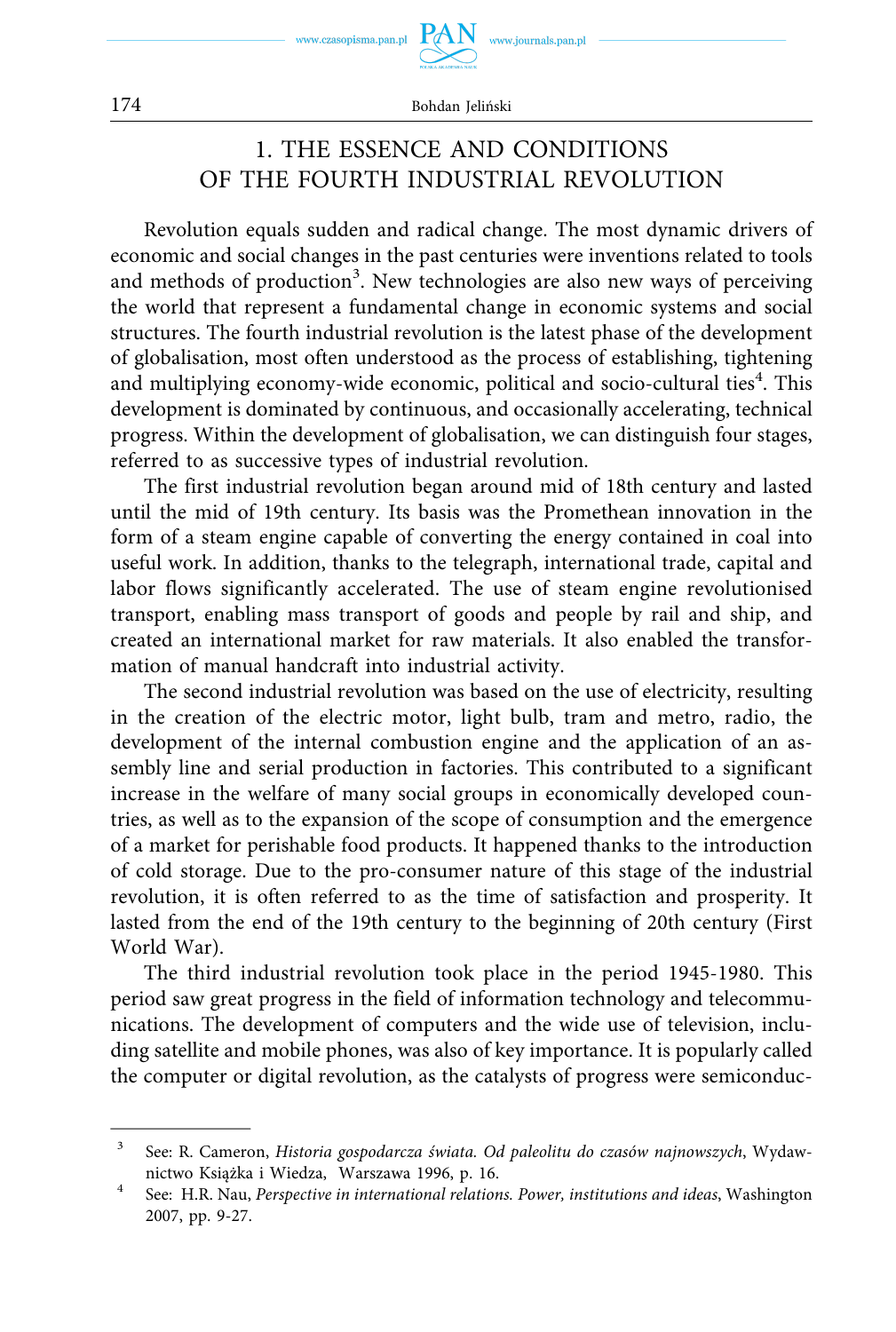

tors and large computer systems, personal computers and the Internet. In addition, three significant innovations in transport were applied: containers, jet airliners and tankers.

While previous industrial revolutions were characterised by a relatively slow introduction of breakthrough technical innovations, allowing man to adapt to the new reality, the 4th industrial revolution constitutes a qualitatively and mentally new challenge to human adaptation. The 4th industrial revolution is in fact the unification of the world of real production machines, with the virtual world of the boarding school and information technologies. It is a specific integration of man and machine or machines.

There is no clear cut-off between the 3rd and 4th industrial revolution. The economic essence of the fourth industrial revolution can be interpreted as a fusion of products and services, as well as individualisation of production by integrating the customer's expectations within the manufacturer's offer. The fourth industrial revolution is associated with the digitization and networking of value-added chains, from design and research, through production, management and logistics, to the distribution of final goods. The essence of this revolution "…is the transfer of most decisions from the hands of people to the competence of machines and the blurring of the boundaries between what is biological and what is digital…"5 .

The concept of the "Revolution 4.0" will permanently change how we manage the economy and will have a fundamental impact on international socio-political relations. It will touch on every aspect of human existence – work, health, interpersonal relations or the culture of everyday life. The fourth industrial revolution is based on the application of intelligent and inclusive technology, within any organisation but also, more and more pervasively, in everyday life. The main driving forces behind these changes are: artificial intelligence and learning machines, Internet of Things, blockchain, autonomous vehicles, 3D printing and advanced robotization.

Huge amounts of systematically growing data generated by control systems, currently used mainly to monitor technological processes, will in the future make it possible to predict behavior and enable effective management on a global scale. Communication technologies between machines, business entities and consumers based on the industrial use of the Internet, as well as advanced methods of information processing, are a key factor of transformation from "Revolution 3.0" (introduction to the computer industry and automation of manufacturing processes) to "Revolution 4.0". The main feature in this case is not the transition to higher and higher stages of development, but the shape, pace, nature, intensity and direction of these transformations. It is based on human innovation as a resource that cannot be exhausted, and thus allows us to reject defeatist thin-

<sup>5</sup> K. Schwab, *Czwarta rewolucja przemysłowa*, Wydawnictwo Studio EMKA, Warszawa 20118, p.14.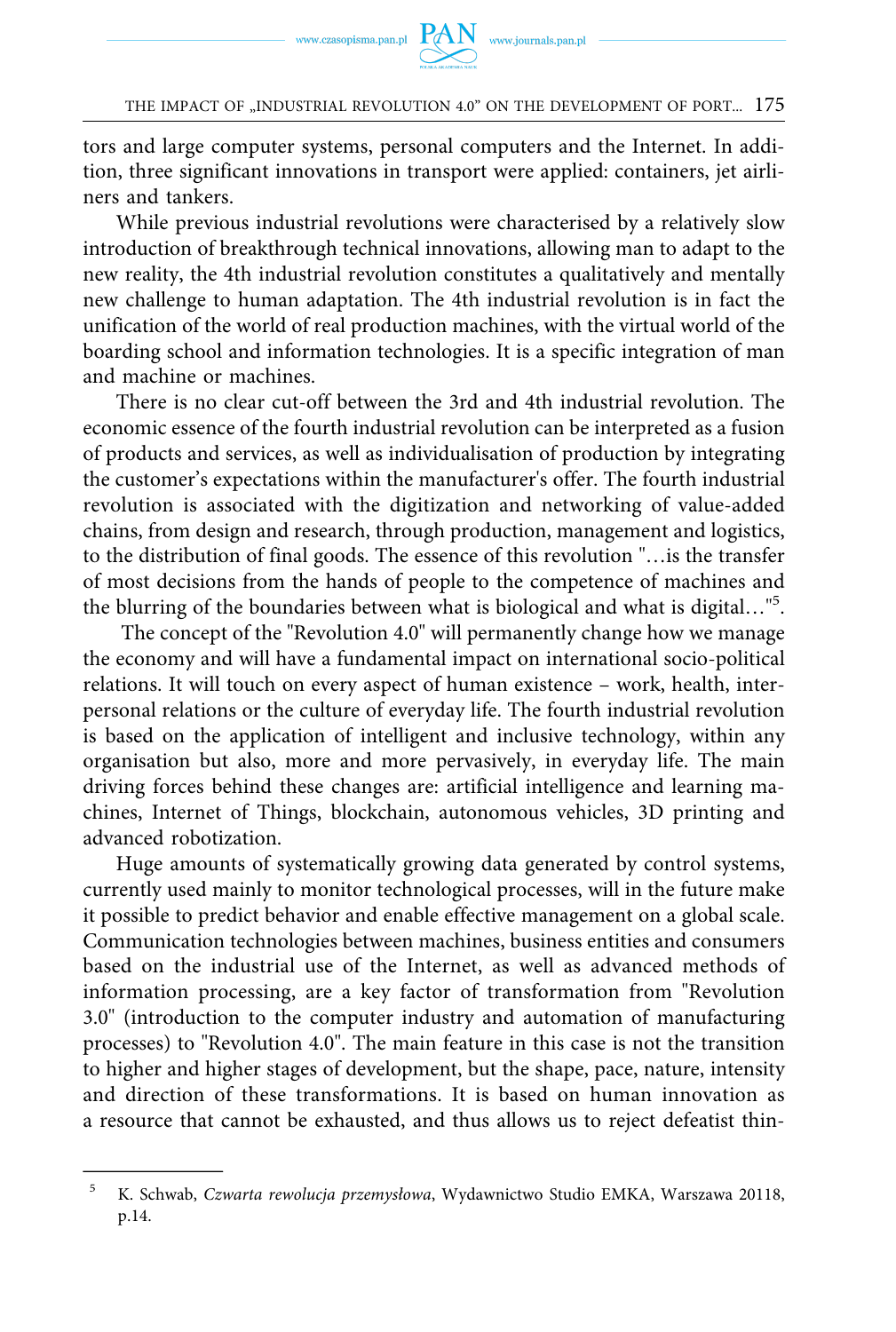

 $PAN$  www.journals.pan.pl

176 Bohdan Jeliński

king about the existence of limits to development. Revolution 4.0 offers new Promethean technologies, i.e. those that represent a civilization leap in the way of producing and using energy that is the basis for the functioning of any complex system, including the economy and civilization. Transport plays an important role in the fast and successful course of this process, as each industrial revolution requires changes in four basic areas of the economy: technology, energy, transport of goods and communication.

### 2. CONTROVERSIAL GLOBALISATION

Globalisation is a multifaceted mega-trend of world development. Its driving forces are primarily technical and economic progress, and its consequences in the socio-political sphere. It is long-lasting and spontaneous, and its appearance is not a product of the 20th century<sup>6</sup>. The first clear manifestations of this process can be observed already from the era of great geographical discoveries, and then as the effects of the industrial revolution of the nineteenth century and, more recently, the information technology revolution. What all these eras have in common is technological progress advancing in waves, raising productive forces and social relations to a significantly higher and qualitatively different level.

Generally speaking, globalisation is a set of processes that co-organise a common world. Today, globalisation is understood as the process of liberalisation of relations and the accompanying integration of previously largely isolated national economies, into one interconnected world market. As a result, the importance of national borders is gradually fading, while integration covers the spheres of national economies, trade and international investment, production, technology and technology management, cultures and socio-political relations. The consequences of this are increasingly complex relations and growing interdependencies between states<sup>7</sup>.

The globalisation process, viewed in a perspective, began to play a key role in the shaping of the world economy from the mid-1980s. The effect of rapidly advancing globalisation over the next quarter century were mainly positive and they covered the following areas:

- systematic development of world production,
- increase in international economic cooperation manifested in the growth of the volume of international trade and a marked acceleration in direct foreign investments,
- globalisation of financial markets,

<sup>6</sup> See: G. Kołodko, *Globalizacja, kryzys i co dalej*, Wydawnictwo POLTEXT, Warszawa 2010, pp. 7-14. 7 E. Skawińska, P. Kułyk, A. Niewiadomska, *Międzynarodowe stosunki gospodarcze. Poszukiwa-*

*nie równowagi*, Wydawnictwo CeDeWu, Warszawa 2018, pp. 19-51.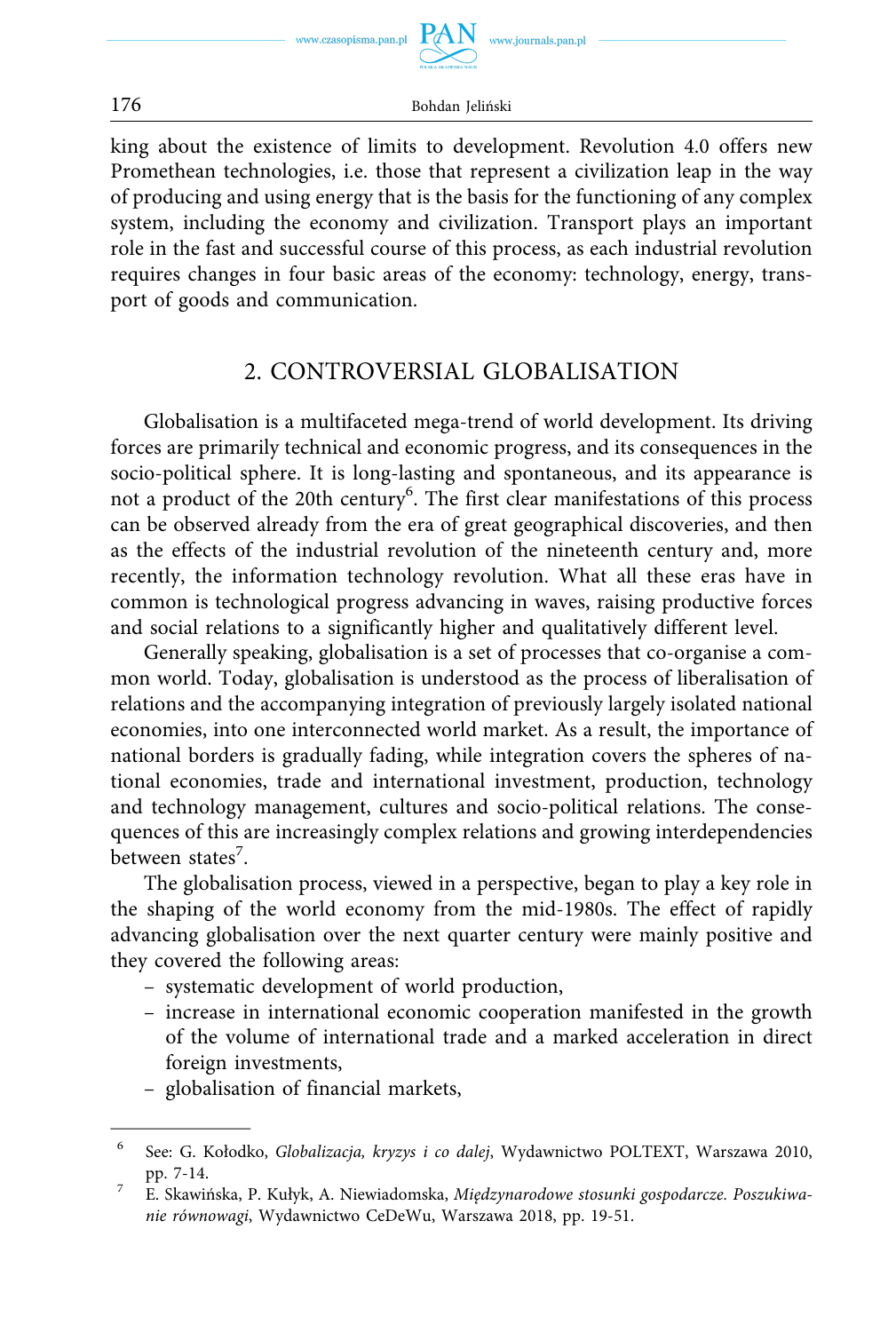

- the progressive internationalisation of production and development of global value chains,
- rapid and creative scientific and technical progress,
- intensification of international migrations,
- other emerging forms of economic ties.

It seemed that globalisation was an objective, self-contained and continuously progressing process. It will continue to create primarily positive effects, as the networks of international economic ties have exceeded their critical mass. This will cause further progress of globalisation, and stimulate the formation of new ties.

Since the beginning of the second decade of the 21st century, the world economy has faced complex challenges to its developments that need resolving. These mutually dependent challenges are not yet direct threats, but they do require analysis and constructive assessment and then pre-emptive action to solve them<sup>8</sup>. The most important challenges are:

- decline in the rate of economic growth,
- pressure of growing public debt,
- demographic changes and aging populations,
- depletion of resources,
- deepening economic and social inequalities,
- global migrations,
- mitigating the impact of technical progress,
- digitization of economies and societies
- climate and environmental changes,
- strong increase in international competition,
- shifting the center of world economic power,

This was also clearly revealed by the COVID-19 pandemic<sup>9</sup>. Breaking down these complex barriers to development is critical to the future development of the global economy. Its sudden collapse in 2008 started a wide and protracted recession, with impacts beyond the area of economic relations. Consequently, since then globalisation has decelerated and this stage is often referred to as "slowbalisation"10. In addition, there is evidence of the deglobalisation of the world economy. Deglobalisation is a reaction to the current form globalisation, which on the one hand is synonymous with the dynamic development of international trade, and on the other hand, corporate globalism motivated by profit above equality, justice, natural environment, solidarity and social welfare<sup>11</sup>. Deglobali-

<sup>8</sup> E. Bendyk, *W Polsce, czyli wszędzie, Rzecz o upadku i przyszłości świata*, Wydawca 'Polityka" Sp. Z o.o, Warszawa 2020, pp. 52-66. 9 A.J. Ali, *Global challenges: the pressing and visible issues*, "Competitiveness Review" Nr 3/2014,

p.192-198. 10 P. Falfas, A. Odrobina, *Syndromy spowolnienia globalizacji (slowbalisation*, [w] Wydawnictwo

Uniwersytetu Gdańskiego, Gdańsk 2020, p.107-131. 11 G. Ziewiec, *Trzy fale globalizacji. Rozwój, nadzieje i rozczarowania*, Instytut Nauk Politycznych PAN, Warszawa 2012, p. 192-206.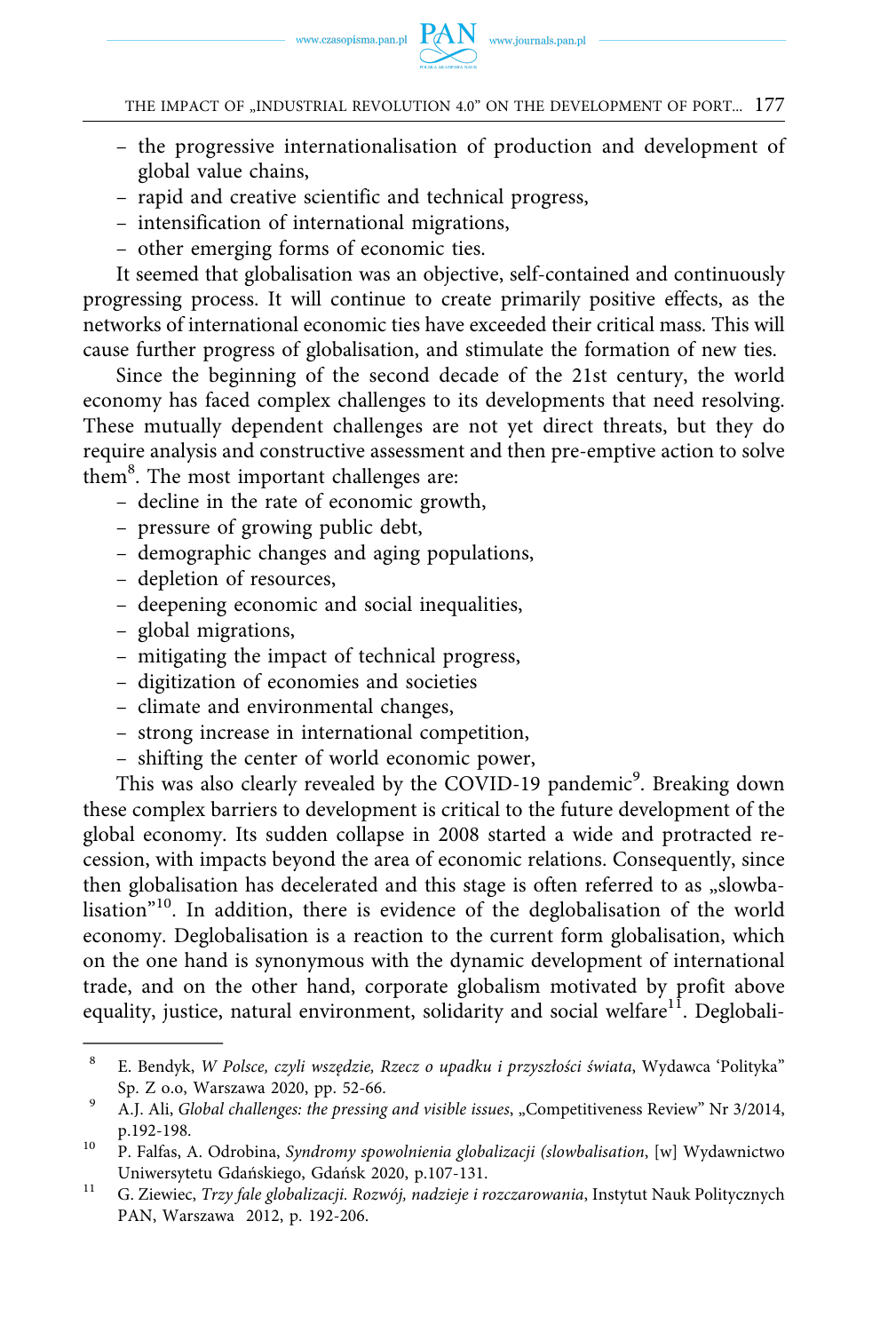

sation will mainly alter the functioning of value chains, causing excessive fragmentation of international production. Fragmentation of production is also seen as a significant cause for the collapse of world trade, as evidenced recently by the COVID-19 pandemic.

The decline in the importance of nation-states, the growing importance of international corporations and the current state of globalisation create the problem of financing the revolution 4.0. Up to now, it has usually been the state that had an interest in the development of new technologies, both for military and industrial-political reasons. This state financed basic research, where commercial interests were not the main priority. As a consequence, the research results were often transferred "for free" to international corporations. The crisis of the global economy itself changes the relationship between the creators of technological progress, its financing and progress itself. As a result, although the development and implementation of new technical innovations is necessary, it becomes more and more unpredictable.

# 3. PORTS AS TRANSPORT HUBS UNDER THE CONDITIONS OF "REVOLUTION 4.0"

The "4.0 revolution" is irrevocably linked with growing production and expanding range of locations for entities that make up the production value chain. As a result, there is a strong increase in the demand for the transport of cargo of decreasing size. This, combined with the increase in quality requirements for supply and distribution systems, requires reliance on time-effective and cost- -effective and flexible logistics and transport. This is commonly referred to as "Transport 4.0" and represents the direct impact of the fourth industrial revolution on international freight and passenger transport.

The "4.0 Revolution" is increasingly dependent on safe, ecological and efficient transport. When holistically managing transport, transport infrastructure and cooperation economic entities must adapt fixed assets, develop innovative transport technologies and prepare new management models.

"Transport System 4.0" includes all elements directly and indirectly related to the movement of cargo and passengers. It is characterised by a specific structure and constitutes a logically ordered whole, allowing for a strong connection and coordination between all components that are part of this system and its environment. The condition for successful cooperation is openness to change and willingness to improve skills.

The focal point, where development challenges are concentrated, is the seaport, being the key link in the international transport network. It is a particularly convenient location for a wide variety of economic activities, especially transport, trade, logistics and other complementary activities. All these activities comple-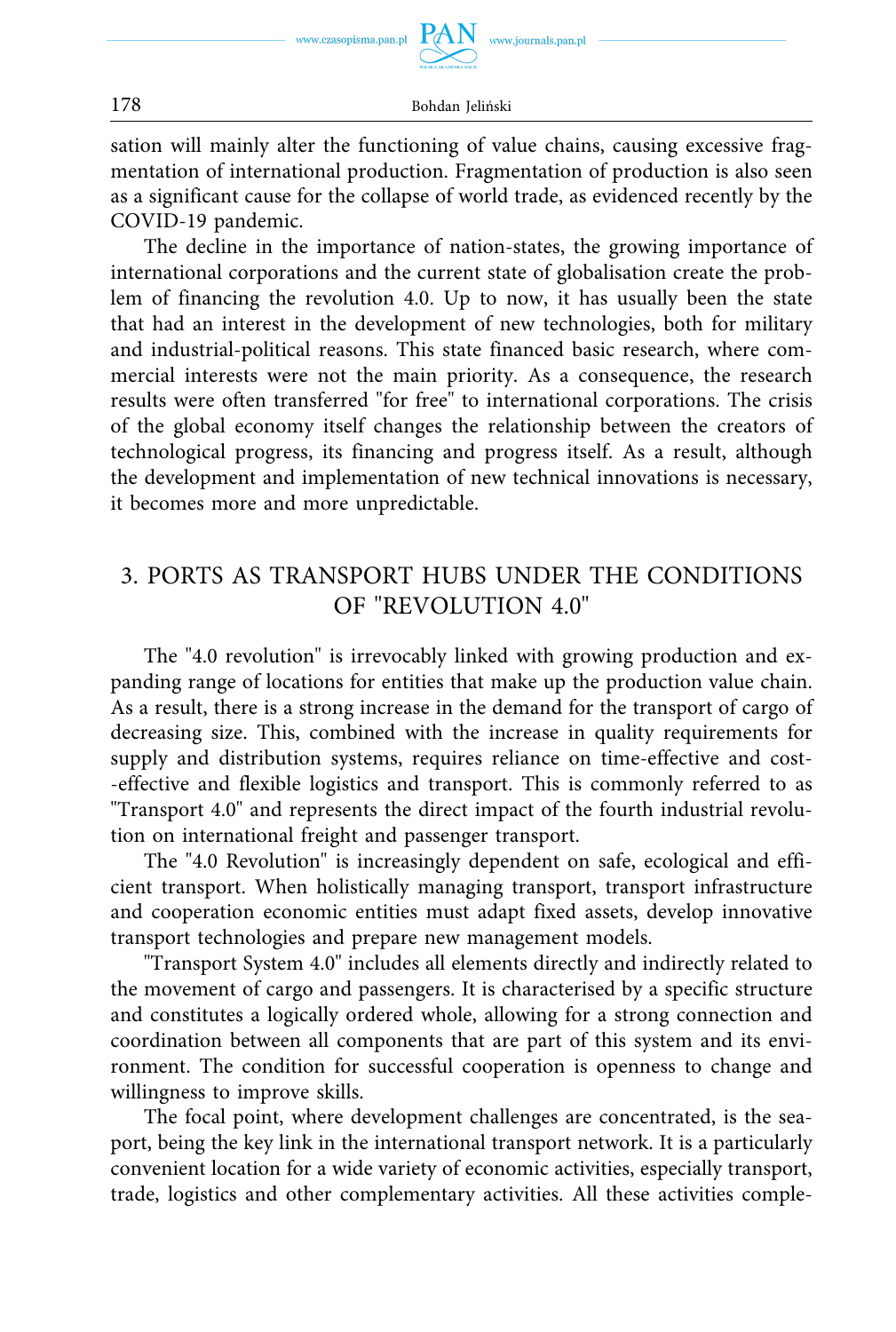

ment each other and stimulate each other's development, providing opportunities for significant added value related to the efficient and comprehensive management of cargo, passengers and the means of transport that carry them. This results from the implementation of the basic task of each seaport, which performs a leading role. Such activities are carried out through the function integrating various activities arising in connection with the development of individual types of economic activity occurring in ports, and the functioning of these ports, and between ports and their hinterland. The integrating function of a port consists of specific activities covering:

- transport and reloading function,
- commercial function,
- passenger traffic service function,
- logistics and distribution function,
- industrial function,
- city and region-forming function,
- social and civilisation function,
- administrative and political function<sup>12</sup>.

Functions fulfilled by a particular port, its scope and size, depends on the geographical location of the port, its role in the international transport system, road, rail and inland waterway connections with the rest of the country/ market, public transport policy, the port's competitive position, as well as other relevant factors<sup>13</sup>. The activity of ports is influenced by both domestic and international, as well as internal factors. This will determine the future operation of the port in the conditions of the 4.0 revolution. Ports must face the problems of the future related to their sustainable development, i.e. climate change, changes to modern shipping, expectations of stakeholders, as well as the need to improve cooperation between ports, government agencies and local communities $^{14}$ .

In the era of globalisation, a seaport is not only the area where land meets the sea, but a place where both ships and land transport deliver cargo. The rapidly growing volume and variety of goods handled in ports, their varied geographical origins, means that a modern seaport should not be perceived only in economic, but also in technical, social and cultural terms. It is an area of application of modern management methods. It is the basic element of the land-sea transport chain, within which the following can be distinguished:

- technical and functional transport chain,
- organisational and administrative transport chain,
- communication transport chain.

<sup>12</sup> See: A. Grzelakowski, M. Matczak, *Współczesne porty morskie. Funkcjonowanie i rozwój*, Wydawnictwo Akademii Morskiej, Gdynia 2012, pp. 30-32. 13 See: E. Gostomski, T. Nowosielski, *Ewolucja i znaczenie portów morskich w krajach Unii* 

*Europejskiej*, Wydawnictwo Uniwersytetu Gdańskiego, Gdańsk 2021, pp.146-184. 14 As above, p.219.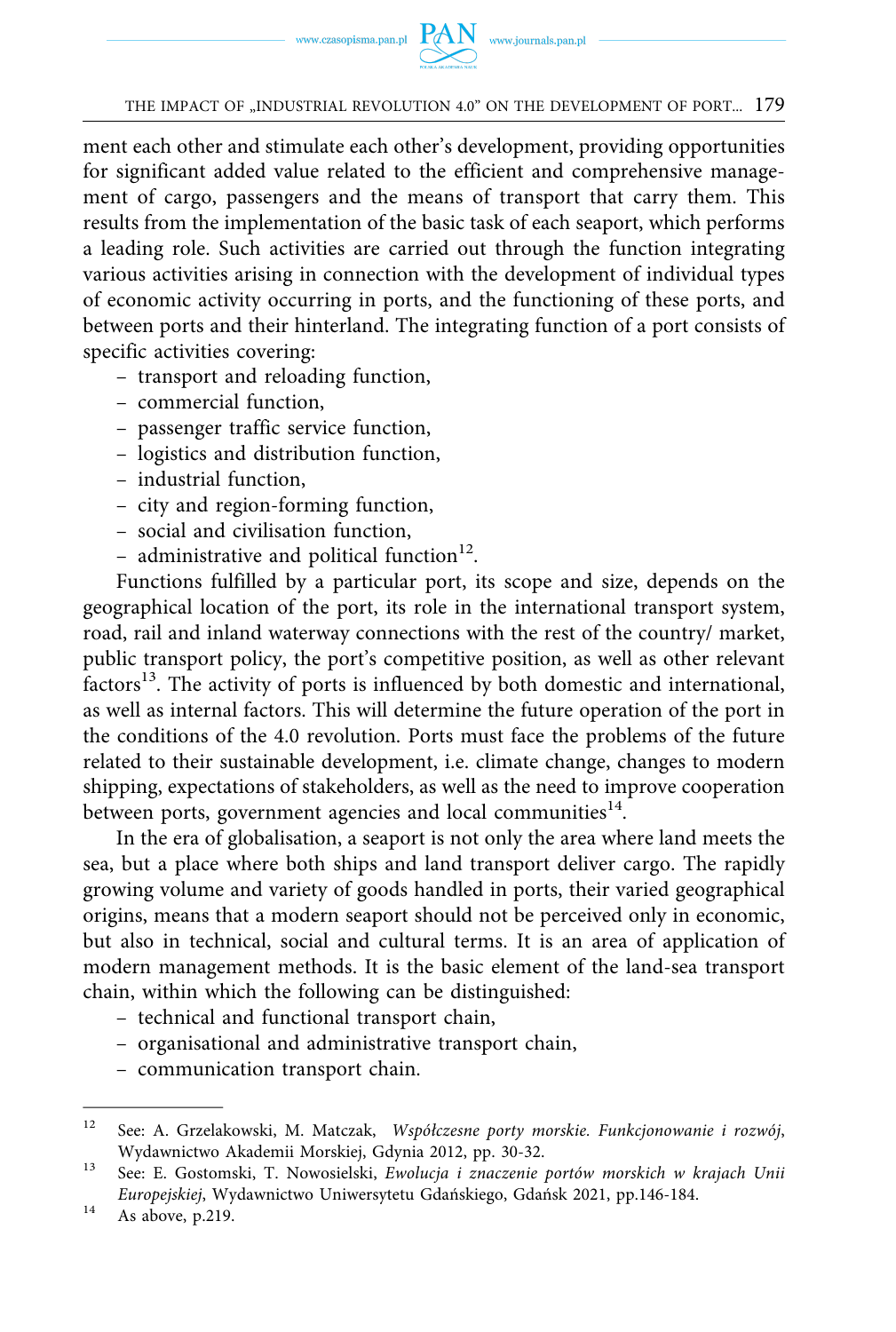

The land-maritime transport chain is the highest form of complexity and integration of maritime transport with related diverse economic activities. The management of this extensive system in the face of globalization is possible thanks to logistics, understood as a purposefully organized and IT-supported set of activities such as supply, production, storage, transport and distribution, as well as supporting services, along with the relations between them, their properties and the constant efforts to achieve a higher degree of organisation and efficiency<sup>15</sup>.

From the perspective of the port's development, the logistics approach to the land-sea transport chain is not limited only to the coordination and synchronization of the different phases of the transport process. It is also the technical adaptation to each other of the transport infrastructure and means of transport, handling and storage facilities, organisational integration of the coordination of activities of all participants on the surface of the sea and the interests of their internal and international environment. Significant help in this area is offered by the achievements of revolution 4.0 implemented as part of sustainable development.

It is in the seaport that most of the changes related to the  $4<sup>th</sup>$  industrial revolution seem to concentrate, which is also commonly identified with the blended technologies of "Industry 4.0". These technologies are closely related and cooperating within the cyber-physical system. It is this system of interdependent and cooperating information technologies that generates new value for people, including economic value. Both the speed and the extent of the changes taking place, coupled with the increase in complexity, make the task of developing and implementing strategies, that promote productivity and inclusive growth, inherently difficult. It is important to build awareness of the qualitatively new factors and conditions required for the transformation of economic systems, such as a seaport, to assess their readiness to face the future challenges of the civilization crisis and the implementation of the "Industrial Revolution 4.0".

# 4. THE STATE OF READINESS OF THE ECONOMY TO THE CHALLENGES OF THE "4.0 REVOLUTION"

The implementation of the idea of the fourth industrial revolution creates the need for new comparative and diagnostic tools facilitating dialogue between stakeholders, shaping joint activities, informing about the development of new ideas of strategies, taking into account that what is new and unknown often creates uncertainty. Nevertheless, the fourth industrial revolution has already begun and it is impossible to ignore it. Future changes cannot be limited to

<sup>15</sup> See: E. Gołembska, *Logistyka,* Wydawnictwo C. H. Beck, Warszawa 2012, pp. 43-73.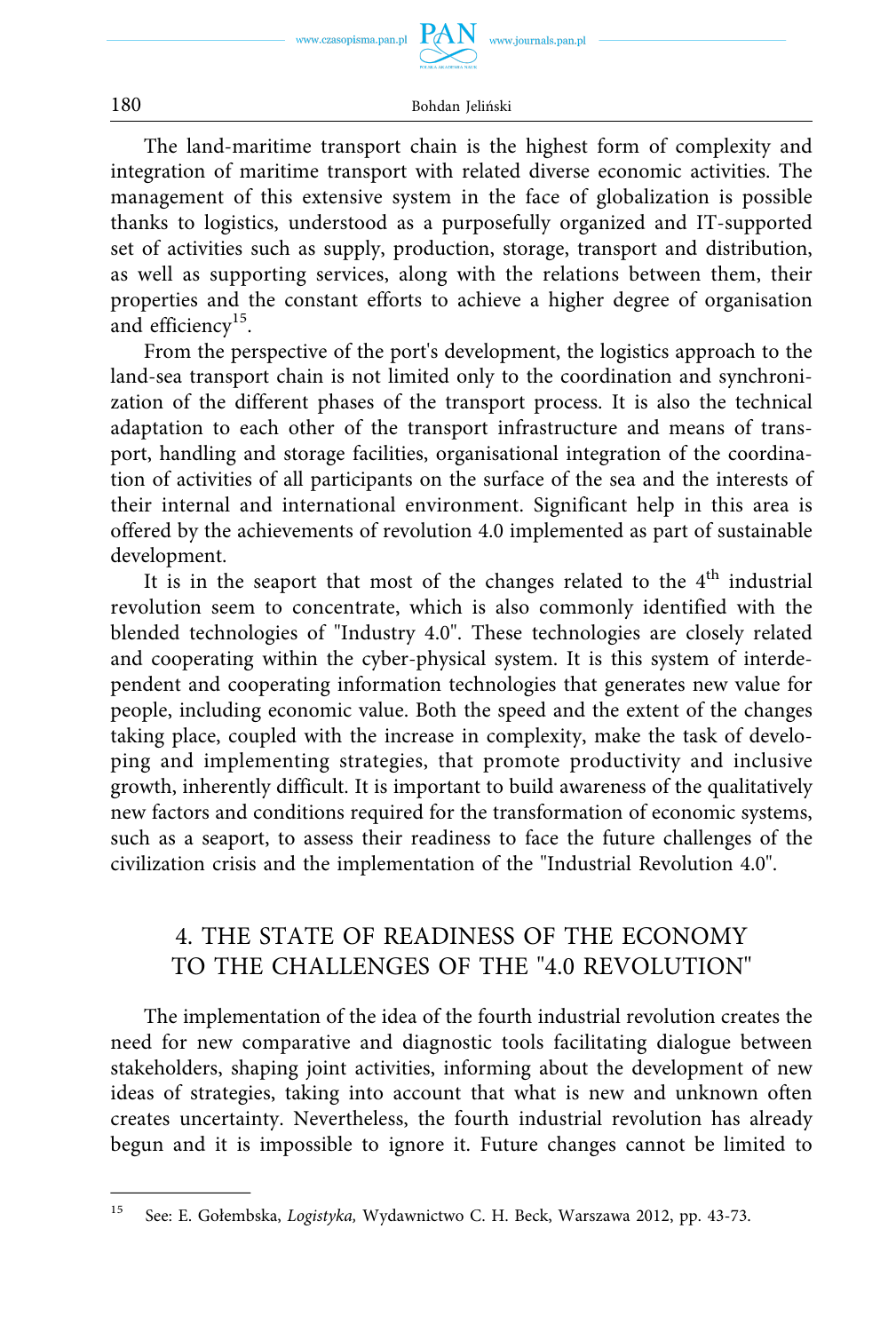

technological changes, but must also take into account such fundamental issues as: changes in the ways of thinking, education, work, health, running a business, organisation, society, or the functioning of states and their economic and social potential. It is the state of economic potential and innovation of each country that determine the scope and speed of implementation of the achievements of the 4.0 revolution. A novel attempt to assess the ability of countries to adapt the economy to the requirements of the fourth industrial revolution was made for the first time in 2018 by the World Economic Forum together with the international consulting company A.T. Kearney<sup>16</sup>. This took the form of a country's permanent readiness index to implement the concept of industry 4.0. This index is the result of the impact of the country's economic potential represented by its complexity and size, and the impact of the state of six production development stimulators, such as:

- the potential of technology and innovation,
- the state of human capital,
- global trade and investment,
- institutional structure of the economy,
- balancing the raw material potential,
- demand potential,
- production factor potential.

This index is forward-looking and its authors have tried to combine on the one hand the size of the impact of fixed factors defined as the structure of production (complexity and size) and on the other hand six relatively permanent factors defined as production development stimulators. From the perspective of the structural aspects, the ranking of the ten leading countries in the world in terms of readiness to implement the concept of "Revolution 4.0" is as follows:

| 2. South Korea<br>3. Germany | 8.85; |
|------------------------------|-------|
|                              |       |
|                              | 8.68; |
| 4. Switzerland               | 8.39; |
| 5. China                     | 8.25: |
| 6. Czech Republic<br>7.94    |       |
| 7. USA                       | 7.78: |
| 8. Sweden                    | 7.46; |
| 9. Austria                   | 7.46; |
| 10. Ireland<br>7.34:         |       |
| 11. Poland                   | 6.83. |

From the perspective of production development stimulators, the ranking is as follows:

<sup>16</sup> See: *Readiness for the future of production report 2018*, World Economic Forum and A.T. Kearney, Coloque-Geneva 2018, pp. 1-12.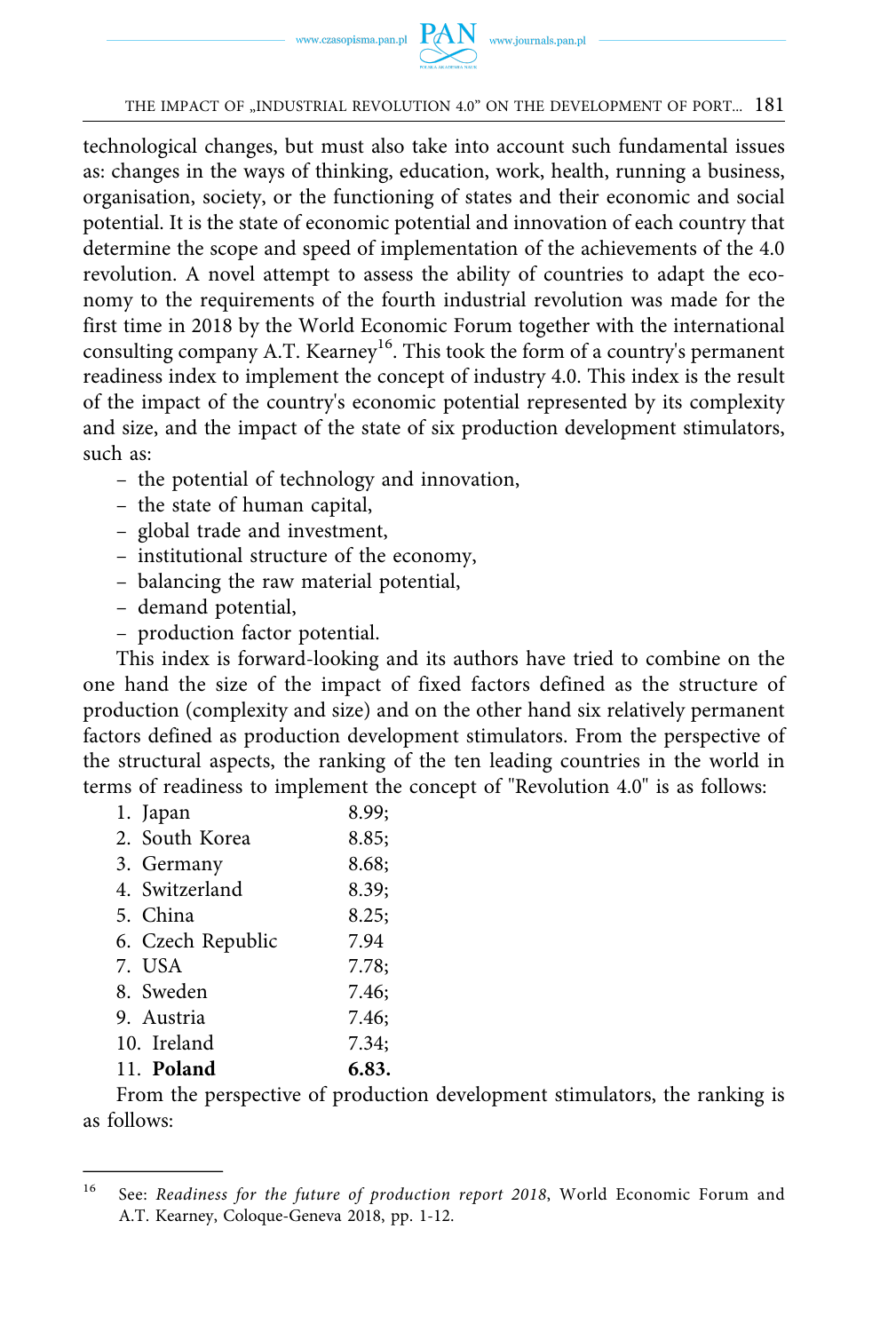$. PAN$ www.czasopisma

ww.journals.pan.pl

| .pan.pl |                      |  |
|---------|----------------------|--|
|         |                      |  |
|         | POUSKA AKADEMIA NAUK |  |
|         |                      |  |

Bohdan Jeliński

1. USA 8.16; 2. Singapore 7.96; 3. Switzerland 7.92; 4. Great Britain 7.84; 5. Netherlands 7.75; 6. Germany 7.56; 7. Canada 7.54; 8. Sweden 7.40; 9. Denmark 7.20; 10. Finland 7.16; 11. **Poland 5.83.** 

The ranking covers 100 countries around the world, and the maximum possible value of the index is 10.0. Attention is drawn by the fact that the values of the indices for the structural readiness ranking are closer to maximum value than the case is for the production stimulus readiness ranking. Only four countries (USA, Switzerland, Germany and Sweden) are included in both rankings, and the composition of the lead countries confirms the intuition of the international community. The above two rankings are a point of reference and inspiration to diagnose readiness and work out an optimal method of implementing the fourth industrial revolution to national economies<sup>17</sup>.

The fourth industrial revolution will have a fundamental and irreversible impact on economic, social and political systems. Even the slowdown or the reversal of the globalization process will not change it. It should be kept in mind that the impact of the "4.0 Revolution" on the economy is also manifested in the transition from the concept of global management to the concept of global governance. To rule is to decide by all about their common affairs by the method of continuous consensus building<sup>18</sup>. This is a particularly difficult task, because in the new conditions man will not be an operator, but only a supervisor of autonomous systems of devices controlled by artificial intelligence. Working with artificial intelligence, humans will need to demonstrate different thinking and reasoning skills in order to be able to oversee autonomous decisions made by independent systems controlled by artificial intelligence<sup>19</sup>.

### **CONCLUSIONS**

The remedy for the civilisation turning point that we are experiencing, and the further development of the world economy, is seen in the positive effects of implementing the "Revolution 4.0". This change has been made evident by the

| I<br>×<br>I |  |
|-------------|--|

<sup>17</sup> See: *Singapore smart industry readiness index*. *Catalysing the transformation of manufacturing*, Singapore Economic Development Board, Singapore 2017, pp. 6-38.<br>
A.M. Kjaer, Rządzenie, Wydawnictwo SIC, Warszawa 2009, p. 29-117.<br>
See: W. Cellary, *Przemysł 4,0 i gospodarka 4,0*, Biuletyn PTE, Nr 3/2019 p. 48-51.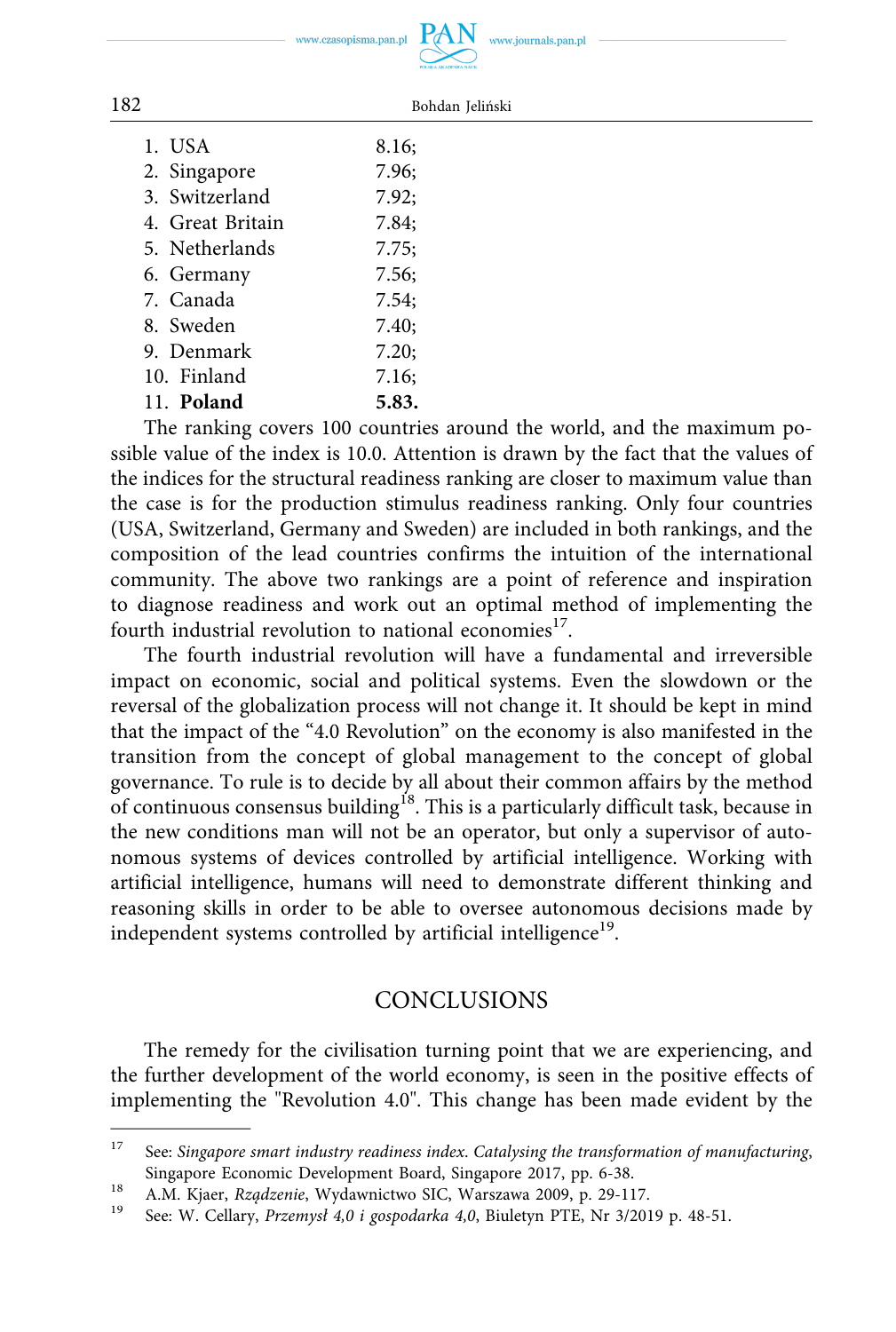

current economic and financial crisis, which has its deeper source in the cultural crisis, and, in fact, in the crisis of values. This forces us to look at the world economic and social system anew, in the light of the relationship between its economic value and values important in the social and cultural dimension. This also applies to port transport hubs. Their main determinants of development lie beyond them and concern the modernity and frequency and regularity of the operation of land-sea connections, costs and quality of service, competitiveness of the offered land-sea transport services and a wide range of complementary services. In this light, it is necessary to constantly improve the infrastructure of ports leading to an increase in their capacity to handle goods and passengers, by encompassing the maritime and terrestrial environment, supported by IT and telecommunications of the 4.0 generation and artificial intelligence.

The modern economy develops in correspondence with profound social changes and is transformed by the digital technological revolution and global openness to international cooperation. As a result, it has become a space for confronting various value systems. It is this confrontation that determines the future shape of the world economy and the use of innovation as the final resource that allows us to optimistically perceive the future of world development, taking into account the political aspect of this development<sup>20</sup>.

The future of the fourth industrial revolution on the socio-economic level requires courage, imagination, new approaches and new institutions. They must in a credible and at the same time appealing way express the meaning of the changes taking place and help regain faith in the future – a future free from fear of the unknown and rebuilding social trust.

#### SUMMARY

#### IMPACT OF "INDUSTRIAL REVOLUTION 4,0" ON THE DEVELOPMENT OF PORT TRANSPORT HUBS

The whole world is undergoing increasingly faster changes. The initial analysis indicates technological advances as a key factor. Not only are they the driving force of change in many areas of life, but they have also introduced revolutionary changes in the concepts of the operation of the modern global economy and, at the same time, maritime industry. There have been a number of new concepts, predictions and the individual actions together with the question about the directions, scope and pace of transformations in maritime industry.

One of such new considerations is the concept of "Industrial Revolution 4.0". Professor Klaus Schwab, founder and executive chairman of the World

<sup>20</sup> See: I. Wallerstein, *Koniec świata jaki znamy*, Wydawnictwo Naukowe SCHOLAR, Warszawa 2004, pp. 231-261.